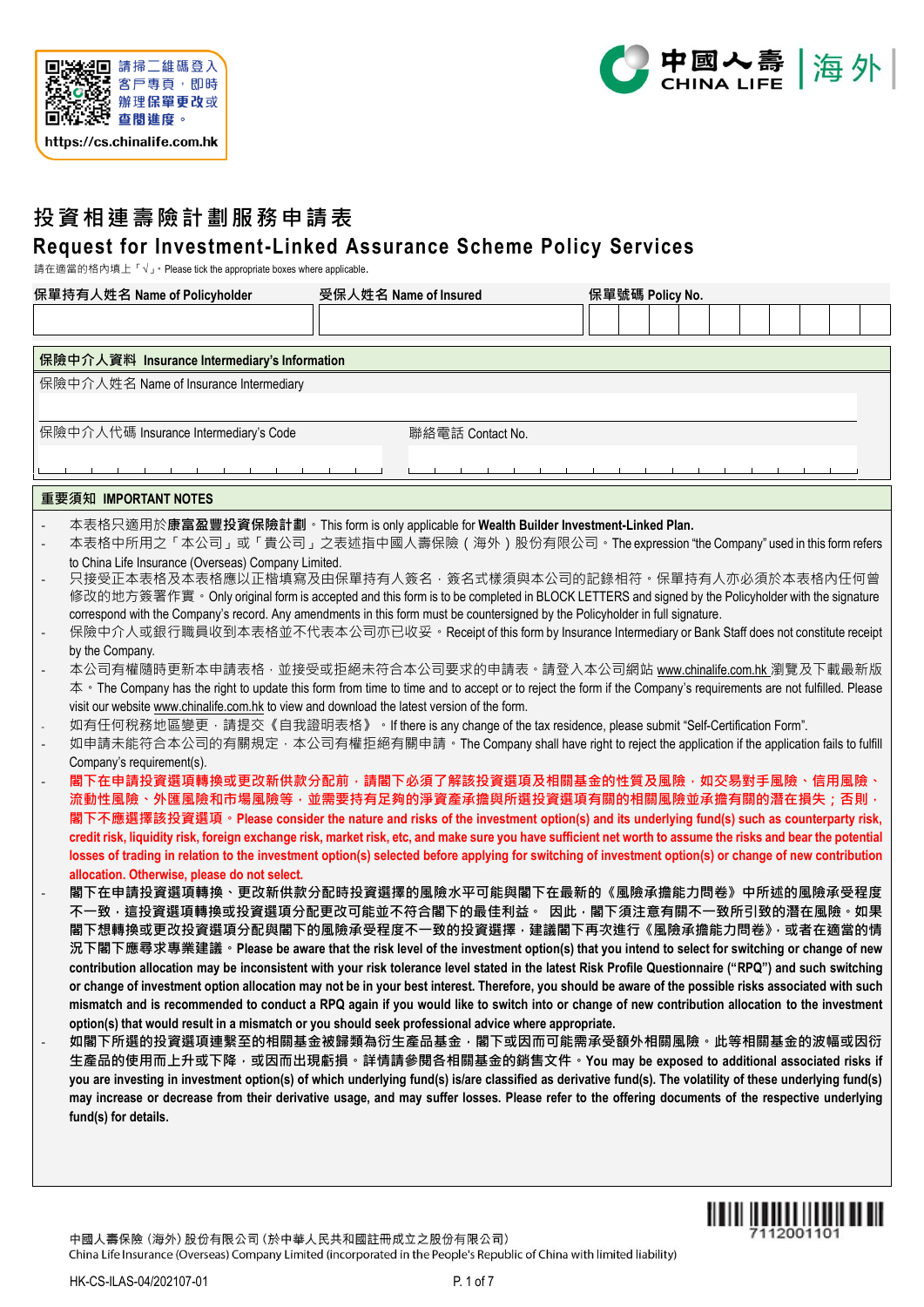|                                                                                                                                                                                                                                                                                                                                                                                                                                                                                                                                                      | 保單號碼 Policy No. |                                            |        |                                       |         |
|------------------------------------------------------------------------------------------------------------------------------------------------------------------------------------------------------------------------------------------------------------------------------------------------------------------------------------------------------------------------------------------------------------------------------------------------------------------------------------------------------------------------------------------------------|-----------------|--------------------------------------------|--------|---------------------------------------|---------|
|                                                                                                                                                                                                                                                                                                                                                                                                                                                                                                                                                      |                 |                                            |        |                                       |         |
| 第一部份 更改新供款分配 Part 1 Change of New Contribution Allocation                                                                                                                                                                                                                                                                                                                                                                                                                                                                                            |                 |                                            |        |                                       |         |
| 重要須知 Important Note:<br>若閣下進行投資選項轉換或更改新供款分配·而所涉及的投資選項風險級別高於閣下可承受的風險程度·請閣下再慎重考慮·及填寫第三<br>部份確認接受有關的風險差異及閣下就此項申請/更改的最終決定。 If you apply for switching of investment options or change of new contribution<br>allocation, and any investment option(s) with risk rating higher than your risk tolerance level, please reconsider and complete Part 3 to confirm your acceptance of<br>such risk mismatch and your final decision to proceed with your application.                                                                                        |                 |                                            |        |                                       |         |
| 1.1 更改新供款投資選項分配 Change of New Contribution Investment Option Allocation                                                                                                                                                                                                                                                                                                                                                                                                                                                                              |                 |                                            |        |                                       |         |
| 注意事項 Notes:<br>1.1.1 每項投資選項的分配百分比最少為 20%及必須為整數。The minimum percentage of allocation to each investment option is 20% and the percentage<br>must be an integer.<br>1.1.2 每個保費戶口的所有投資選項的投資分配總額必須為 100% · Total allocation of all investment options in each premium account must be 100%.                                                                                                                                                                                                                                                              |                 | 投資選項代號                                     |        | 新供款投資分配                               |         |
| 投資選項Investment Options                                                                                                                                                                                                                                                                                                                                                                                                                                                                                                                               |                 | <b>Code of Investment</b><br><b>Option</b> |        | <b>New Contribution</b><br>Allocation |         |
|                                                                                                                                                                                                                                                                                                                                                                                                                                                                                                                                                      |                 |                                            |        | 基本保費<br><b>Regular Premium</b>        |         |
| 中國人壽富達基金 - 環球主題機遇基金 China Life Fidelity Funds – Global Thematic Opportunities Fund                                                                                                                                                                                                                                                                                                                                                                                                                                                                   |                 | <b>FDIN</b>                                |        |                                       | .00%    |
| 中國人壽富達基金 - 美元債券基金China Life Fidelity Funds – US Dollar Bond Fund                                                                                                                                                                                                                                                                                                                                                                                                                                                                                     |                 | <b>FDUB</b>                                |        |                                       | .00%    |
| 中國人壽富達基金 - 美國基金China Life Fidelity Funds – America Fund                                                                                                                                                                                                                                                                                                                                                                                                                                                                                              |                 | <b>FDAM</b>                                |        |                                       | .00%    |
| 中國人壽富達基金 - 大中華基金China Life Fidelity Funds – Greater China Fund                                                                                                                                                                                                                                                                                                                                                                                                                                                                                       |                 | <b>FDGC</b>                                |        |                                       | .00%    |
| 新供款投資分配總額Total of New Contribution Investment Option Allocation                                                                                                                                                                                                                                                                                                                                                                                                                                                                                      |                 |                                            |        |                                       | 100.00% |
| derivative fund, please visit our website at https://www.chinalife.com.hk/zh-hk/customer-service/forms-download/investment-linked-insurance-plan.<br>你是否具有對投資於衍生工具的金融產品有相關的投資知識及經驗(例如曾買賣有衍生工具成份的基金或投資於該類相關基金的投資選<br>項) ? Do you have investment knowledge and experience in financial products with derivatives exposure (e.g. prior experience in trading derivative funds or in<br>selecting derivative funds as underlying investment option(s) etc.)?<br>是 Yes<br>否 No<br>(如閣下的答案是"否", 請填寫第三部份 · Please complete Part 3 if your answer is "NO".) |                 |                                            |        |                                       |         |
| 1.2 更改保費 Change of Premium                                                                                                                                                                                                                                                                                                                                                                                                                                                                                                                           |                 |                                            |        |                                       |         |
| 注意事項 Notes:<br>自 2021 年 7 月 15 日起 · 本公司停止接受就康富盈豐投資保險計劃的定期或一筆過額外投資保費申請 · The Company no longer accepts the<br>application of Regular or Lump Sum Top-up Premium for the Wealth Builder Investment-Linked Plan on and with effect from 15 July 2021.                                                                                                                                                                                                                                                                                                   |                 |                                            |        |                                       |         |
| 減少定期額外投資保費至 Reduce Regular Top-up Premium to<br>(如非取消定期額外投資保費·最低的定期額外投資保費為每月 25 美元/每年 300 美元) If not Cancellation of<br>Regular Top-up Premium, the minimum amount of Regular Top-up Premium is USD25 per month/USD300 per year).                                                                                                                                                                                                                                                                                                                    |                 |                                            | 美元 USD |                                       |         |
| 第二部份 調動現有投資選項 Part 2 Switching of Investment Options                                                                                                                                                                                                                                                                                                                                                                                                                                                                                                 |                 |                                            |        |                                       |         |
| 重要須知 Important Note:<br>若閣下進行投資選項轉換或更改新供款分配·而所涉及的投資選項風險級別高於閣下可承受的風險程度·請閣下再慎重考慮·及填寫第三<br>部份確認接受有關的風險差異及閣下就此項申請/更改的最終決定。If you apply for switching of investment options or change of new contribution<br>allocation, and any investment options with risk rating higher than your risk tolerance level, please reconsider and complete Part 3 to confirm your acceptance of such<br>risk mismatch and your final decision to proceed with your application.<br>注意事項 Notes:                                                                            |                 |                                            |        |                                       |         |
| 1. 如閣下於較早前遞交的《風險承擔能力問卷》內所提供的資料有重大變更及/或閣下所提供的問卷已超過 12 個月,我們建議閣下重新填<br>寫該問卷以評估閣下之風險承受程度。有關投資選項的風險級別詳情,請瀏覽本公司網頁或聯絡閣下的保險中介人。You are advised to<br>complete the RPQ to assess your risk profile again if there are any material changes to the information in the questionnaire provided previously and /<br>or the questionnaire provided was submitted over 12 months. Please visit our website or contact your insurance intermediary for details of the risk level<br>of investment option(s).                                                        |                 |                                            |        |                                       |         |
| 2. 最低轉換金額為100美元。Minimum switch amount is USD100.                                                                                                                                                                                                                                                                                                                                                                                                                                                                                                     |                 |                                            |        |                                       |         |
| 3. 每保單年度的首四次投資選項轉換可以免手續費用 · 其後每次轉換均需收費5美元 · Four free switching in each policy year, exceeding which, each<br>subsequent switching for the policy year shall impose a charge of USD5.                                                                                                                                                                                                                                                                                                                                                                |                 |                                            |        |                                       |         |
| 4. 調動現有投資選項並不影響現有保費分配 · 如需更改現有保費的投資分配 · 請填寫第一部份1.1 · Switching of existing Investment Options would<br>not affect the investment allocation of existing premium. Please complete 1.1 of Part 1 for change of investment allocation of existing premium if needed.                                                                                                                                                                                                                                                                                    |                 |                                            |        |                                       |         |
| P. 2 of 7<br>HK-CS-ILAS-04/202107-01                                                                                                                                                                                                                                                                                                                                                                                                                                                                                                                 |                 |                                            |        |                                       |         |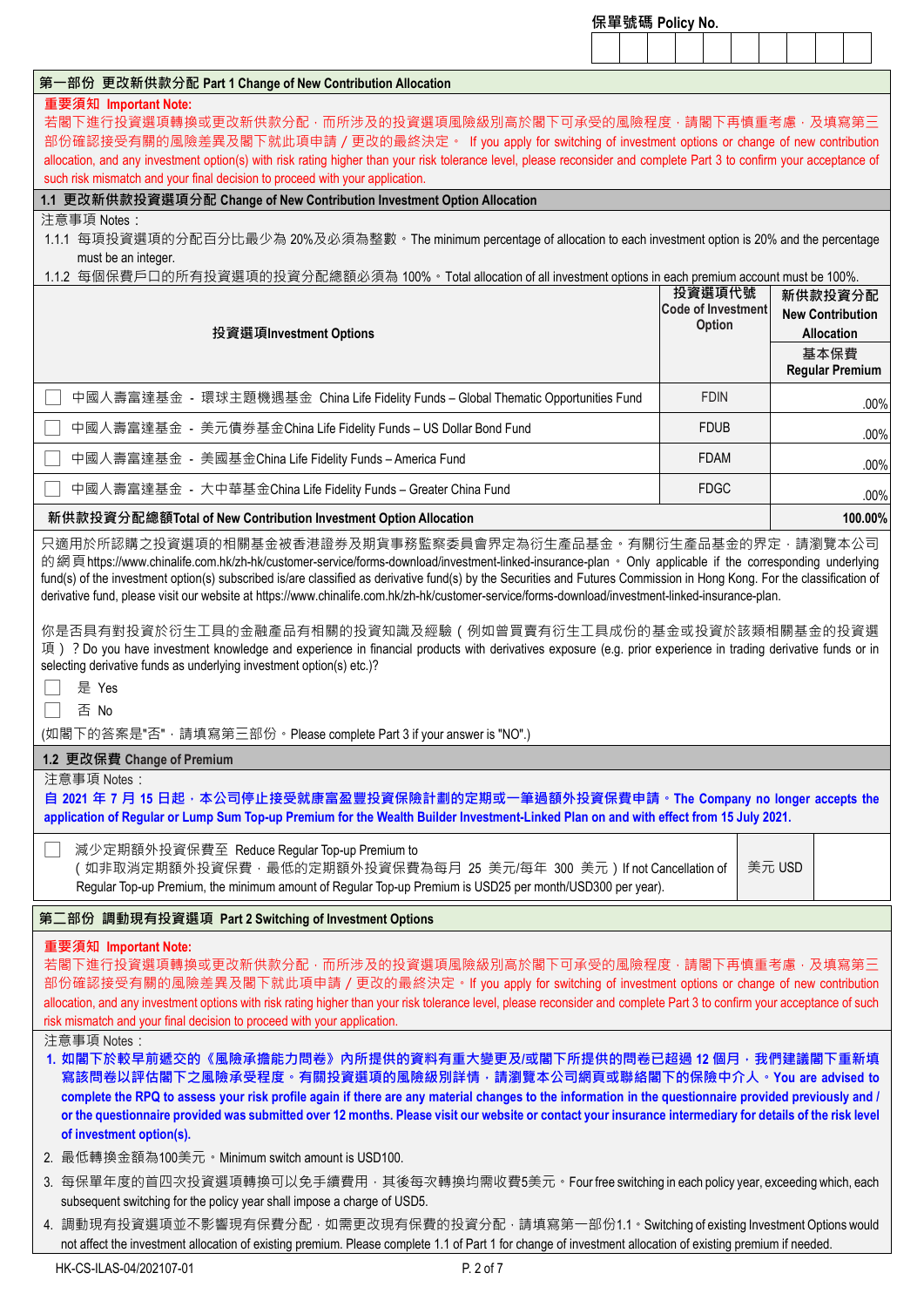|                                                                                                                                                                                                                                                                                                                                                                                                                                                                                                                                                                                                                                                                                                                                                                                                                                                                  | 保單號碼 Policy No.                                      |                          |      |  |                  |      |
|------------------------------------------------------------------------------------------------------------------------------------------------------------------------------------------------------------------------------------------------------------------------------------------------------------------------------------------------------------------------------------------------------------------------------------------------------------------------------------------------------------------------------------------------------------------------------------------------------------------------------------------------------------------------------------------------------------------------------------------------------------------------------------------------------------------------------------------------------------------|------------------------------------------------------|--------------------------|------|--|------------------|------|
|                                                                                                                                                                                                                                                                                                                                                                                                                                                                                                                                                                                                                                                                                                                                                                                                                                                                  |                                                      |                          |      |  |                  |      |
| 第二部份 調動現有投資選項 (續) Part 2 Switching of Investment Options (Continued)                                                                                                                                                                                                                                                                                                                                                                                                                                                                                                                                                                                                                                                                                                                                                                                             |                                                      |                          |      |  |                  |      |
| 2.1<br>基本保費投資戶口Basic Premium Investment Account                                                                                                                                                                                                                                                                                                                                                                                                                                                                                                                                                                                                                                                                                                                                                                                                                  |                                                      |                          |      |  |                  |      |
| 投資選項<br><b>Investment Options</b>                                                                                                                                                                                                                                                                                                                                                                                                                                                                                                                                                                                                                                                                                                                                                                                                                                | 投資選項代號<br><b>Code of Investment</b><br><b>Option</b> | 轉換出<br><b>Switch Out</b> |      |  | 轉換入<br>Switch In |      |
| 中國人壽富達基金 - 環球主題機遇基金 China Life Fidelity Funds - Global<br>Thematic Opportunities Fund                                                                                                                                                                                                                                                                                                                                                                                                                                                                                                                                                                                                                                                                                                                                                                            | <b>FDIN</b>                                          |                          | .00% |  |                  | .00% |
| 中國人壽富達基金 - 美元債券基金China Life Fidelity Funds – US Dollar Bond Fund                                                                                                                                                                                                                                                                                                                                                                                                                                                                                                                                                                                                                                                                                                                                                                                                 | <b>FDUB</b>                                          |                          | .00% |  |                  | .00% |
| 中國人壽富達基金 - 美國基金China Life Fidelity Funds – America Fund                                                                                                                                                                                                                                                                                                                                                                                                                                                                                                                                                                                                                                                                                                                                                                                                          | <b>FDAM</b>                                          |                          | .00% |  |                  | .00% |
| 中國人壽富達基金 - 大中華基金China Life Fidelity Funds – Greater China Fund                                                                                                                                                                                                                                                                                                                                                                                                                                                                                                                                                                                                                                                                                                                                                                                                   | <b>FDGC</b>                                          |                          | .00% |  |                  | .00% |
| 額外投資保費戶口Top-up Premium Investment Account<br>2.2                                                                                                                                                                                                                                                                                                                                                                                                                                                                                                                                                                                                                                                                                                                                                                                                                 |                                                      |                          |      |  |                  |      |
| 投資選項<br><b>Investment Options</b>                                                                                                                                                                                                                                                                                                                                                                                                                                                                                                                                                                                                                                                                                                                                                                                                                                | 投資選項代號<br><b>Code of Investment</b><br><b>Option</b> | 轉換出<br><b>Switch Out</b> |      |  | 轉換入<br>Switch In |      |
| 中國人壽富達基金 - 環球主題機遇基金 China Life Fidelity Funds – Global<br>Thematic Opportunities Fund                                                                                                                                                                                                                                                                                                                                                                                                                                                                                                                                                                                                                                                                                                                                                                            | <b>FDIN</b>                                          |                          | .00% |  |                  | .00% |
| 中國人壽富達基金 - 美元債券基金China Life Fidelity Funds – US Dollar Bond Fund                                                                                                                                                                                                                                                                                                                                                                                                                                                                                                                                                                                                                                                                                                                                                                                                 | <b>FDUB</b>                                          |                          | .00% |  |                  | .00% |
| 中國人壽富達基金 - 美國基金China Life Fidelity Funds – America Fund                                                                                                                                                                                                                                                                                                                                                                                                                                                                                                                                                                                                                                                                                                                                                                                                          | <b>FDAM</b>                                          |                          | .00% |  |                  | .00% |
| 中國人壽富達基金 - 大中華基金China Life Fidelity Funds – Greater China Fund                                                                                                                                                                                                                                                                                                                                                                                                                                                                                                                                                                                                                                                                                                                                                                                                   | <b>FDGC</b>                                          |                          | .00% |  |                  | .00% |
| 只適用於所認購之投資選項的相關基金被香港證券及期貨事務監察委員會界定為衍生產品基金。有關衍生產品基金的界定‧請瀏覽本公司<br>的網頁https://www.chinalife.com.hk/zh-hk/customer-service/forms-download/investment-linked-insurance-plan • Only applicable if the corresponding underlying<br>fund(s) of the investment option(s) subscribed is/are classified as derivative fund(s) by the Securities and Futures Commission in Hong Kong. For the classification of<br>derivative fund, please visit our website at https://www.chinalife.com.hk/zh-hk/customer-service/forms-download/investment-linked-insurance-plan.<br>你是否具有對投資於衍生工具的金融產品有相關的投資知識及經驗(例如曾買賣有衍生工具成份的基金或投資於該類相關基金的投資選<br>項) ? Do you have investment knowledge and experience in financial products with derivatives exposure (e.g. prior experience in trading derivative funds or in<br>selecting derivative funds as underlying investment option(s) etc.)? |                                                      |                          |      |  |                  |      |

(如閣下的答案是"否",請填寫第三部份。Please complete Part 3 if your answer is "NO".)

## **第三部份 保單持有人之合適性聲明 Part 3 Policyholder's Suitability Declaration**

#### **注意事項Notes:**

此部分**只適用於更改新供款投資選項分配/調動現有投資選項的申請**。 This part is **ONLY applicable for the request of Change of New Contribution Investment Option Allocation/ Switching of Investment Options.**

建議閣下應於投資前填寫《風險承擔能力問卷》以評估閣下現時之風險承受程度。否則,我們會以閣下於較早前遞交的《風險承擔能力問 卷》內所提供的資料評估閣下之風險承擔能力。如閣下從未填寫《風險承擔能力問卷》,閣下之風險承擔能力將會被假定為最低。You are advised to conduct a RPQ to assess your risk profile before investing; otherwise, we will assess your application based on your risk tolerance level as indicated in your last RPQ in our record or we may assume you have low risk tolerance level if you have not conducted any RPQ on our record.

#### 請填妥此部份如 Please complete this part if

(i) 所認購 / 轉入之投資選項的相關基金被定為衍生產品基金, 而閣下對投資於衍生工具的金融產品沒有相關的投資知識及 / 或經驗 ( 例如 沒曾買賣相關基金的投資選項) The corresponding underlying fund(s) of the investment subscribed / switched in is /are classified as derivative fund(s), but you do not have any investment knowledge and / or experience in financial products with derivatives exposure (e.g. prior experience in trading investment option(s) etc.)

及/或 and / or

(ii) 將認購/或轉入投資選項與閣下的風險承受程度不相符 the risk level of the investment option (s) to be subscribed / switched in is / are inconsistent with your risk tolerance level.

請注意,上述(i)和(ii)錯配的情況反映此等交易可能並不適合閣下,而當中涉及的額外風險可能未能符合閣下的最佳利益。閣下應於投資前填 寫《風險承擔能力問卷》以評估閣下現時之風險承受程度。有關投資選項的風險級別詳情,請瀏覽本公司網頁或聯絡閣下的保險中介人。 Please be reminded the mismatch as referred to in (i) and (ii) above implies that such transaction(s) may not be suitable for you and may not be in your best interest with additional risks associated, and you are advised to conduct an RPQ to assess your up-to-date risk profile before investing. Please visit our website or contact your insurance intermediary for details of the risk level of investment option(s).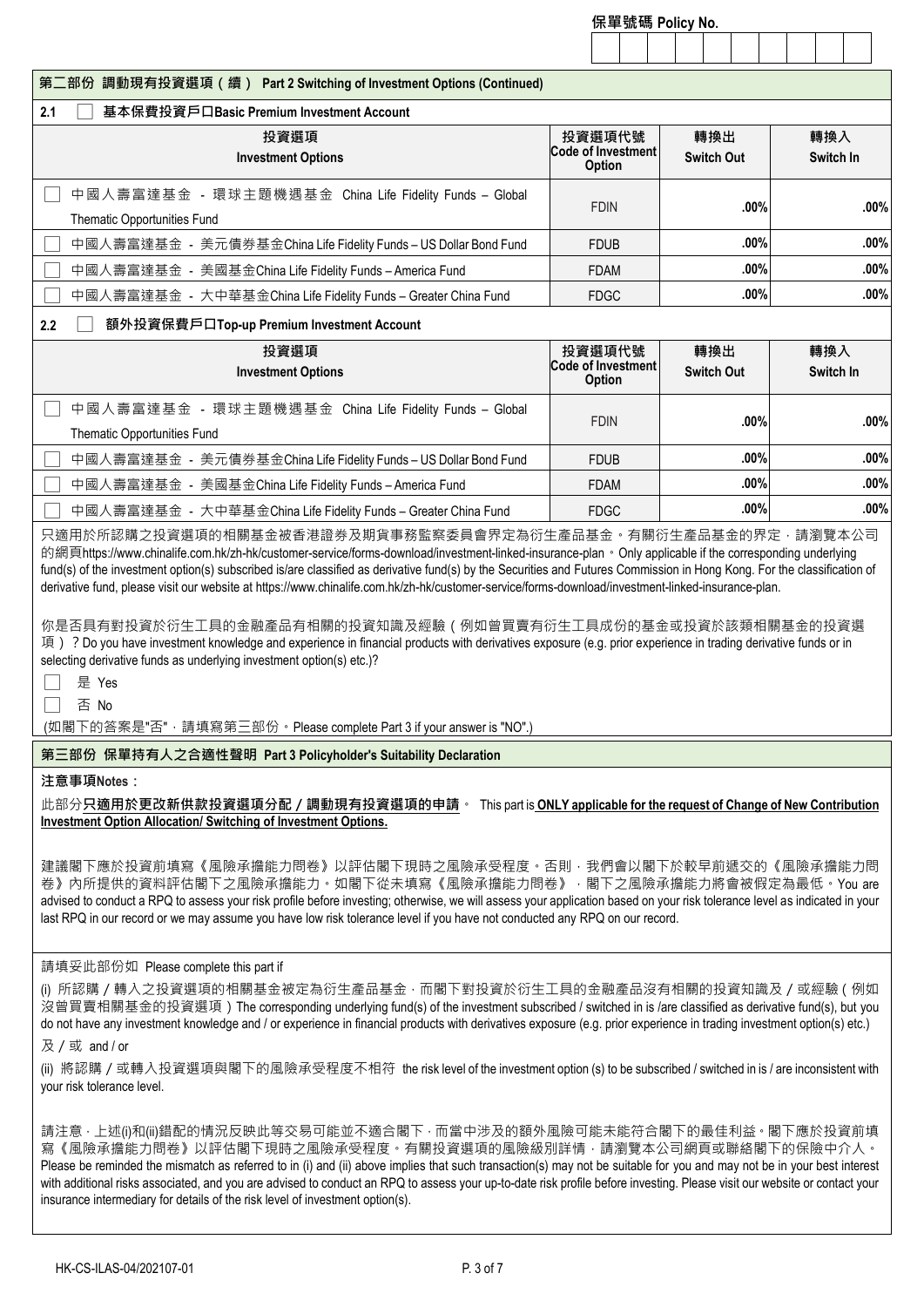|                                                                                                                                                                                                                                                                                                                                                                                                                                                                                                                                                                                                                                                                                                                                                                                                                                                                                                                                                                                                                                                                                                                                                                                                                                                                                                                                                                                                                                                                                                                                                                                                                                       | 保單號碼 Policy No.                                                      |                            |  |  |  |  |  |
|---------------------------------------------------------------------------------------------------------------------------------------------------------------------------------------------------------------------------------------------------------------------------------------------------------------------------------------------------------------------------------------------------------------------------------------------------------------------------------------------------------------------------------------------------------------------------------------------------------------------------------------------------------------------------------------------------------------------------------------------------------------------------------------------------------------------------------------------------------------------------------------------------------------------------------------------------------------------------------------------------------------------------------------------------------------------------------------------------------------------------------------------------------------------------------------------------------------------------------------------------------------------------------------------------------------------------------------------------------------------------------------------------------------------------------------------------------------------------------------------------------------------------------------------------------------------------------------------------------------------------------------|----------------------------------------------------------------------|----------------------------|--|--|--|--|--|
|                                                                                                                                                                                                                                                                                                                                                                                                                                                                                                                                                                                                                                                                                                                                                                                                                                                                                                                                                                                                                                                                                                                                                                                                                                                                                                                                                                                                                                                                                                                                                                                                                                       |                                                                      |                            |  |  |  |  |  |
| 第三部份  保單持有人之合適性聲明(續)  Part 3 Policyholder's Suitability Declaration (Continued)                                                                                                                                                                                                                                                                                                                                                                                                                                                                                                                                                                                                                                                                                                                                                                                                                                                                                                                                                                                                                                                                                                                                                                                                                                                                                                                                                                                                                                                                                                                                                       |                                                                      |                            |  |  |  |  |  |
| 本人/我們 ( 保單持有人 ) 完全明白並同意儘管根據本人/我們 ( 保單持有人 ) 於 《風險承擔能力問卷》 ( 如有 ) 所披露的風險承擔<br>能力及知識(包括對衍生產品的相關投資知識)等資料 · 此投連壽險計劃保單之特點及 / 或風險水平及 / 或本人所選擇的相關投資<br>選項組合 ( 例如 · 投資選項連繫的相關基金具有衍生工具成份 ) 可能並不適合本人 / 我們 ( 保單持有人 ) · 本人 / 我們 ( 保單持有人 )<br>並可能因此需承受額外相關風險 · 但本人 / 我們 ( 保單持有人 ) 確認基於下述原因 · 本人 / 我們 ( 保單持有人 ) 打算及意欲申請此投<br>連壽險計劃保單。I/We, the Policyholder, understand and agree that despite the fact that the features and/or risk level of this Investment-Linked Assurance<br>Scheme ("ILAS") policy and/or my/our selected mix of underlying investment option(s) (for example, underlying funds selected with derivatives exposure) may<br>not be suitable for me/us based on my/our risk profile and knowledge (including investment knowledge in derivatives), etc. as indicated in the RPQ (if any) and<br>as a result of which I/we may be exposed to additional associated risks, I/we confirm that it is my/our intention and desire to proceed with my/our application(s)<br>as explained below.<br>本人/我們(保單持有人)完全明白 · 中國人壽保險(海外)股份有限公司須就本人/我們(保單持有人)列明的原因 · 評估此更改<br>新供款分配及/或投資選項轉換申請是否適合本人/我們 ( 保單持有人 ) ; 本人/我們明白中國人壽保險 ( 海外 ) 股份有限公司將根<br>據本人/我們提供的解釋而可能接受或拒絕本人/我們的申請。I/We, the Policyholder, fully understand that China Life Insurance (Overseas)<br>Company Limited is required to take account of my/our stated explanation for assessing whether a particular Change of New Contribution Allocation and / or<br>Switching of Investment Option(s) is / are suitable for me/us. I/we understand that, subject to my/our explanation, China Life Insurance (Overseas) Company<br>Limited may accept or reject my/our application. |                                                                      |                            |  |  |  |  |  |
|                                                                                                                                                                                                                                                                                                                                                                                                                                                                                                                                                                                                                                                                                                                                                                                                                                                                                                                                                                                                                                                                                                                                                                                                                                                                                                                                                                                                                                                                                                                                                                                                                                       | (保單持有人必須於此欄內提供原因。Policyholder must provide explanation in this box.) |                            |  |  |  |  |  |
|                                                                                                                                                                                                                                                                                                                                                                                                                                                                                                                                                                                                                                                                                                                                                                                                                                                                                                                                                                                                                                                                                                                                                                                                                                                                                                                                                                                                                                                                                                                                                                                                                                       |                                                                      |                            |  |  |  |  |  |
| 第四部份 贖回 Part 4 Redemption<br>請同時填第七部份及第十部份<br>注意事項 Notes:                                                                                                                                                                                                                                                                                                                                                                                                                                                                                                                                                                                                                                                                                                                                                                                                                                                                                                                                                                                                                                                                                                                                                                                                                                                                                                                                                                                                                                                                                                                                                                             | Please complete Part 7 & Part 10)                                    |                            |  |  |  |  |  |
| 1. 每次最低贖回金額為100美元,而贖回後之最低戶口結餘不可以少於500美元。Minimum amount for each redemption is USD100 and remaining<br>account value after redemption could not be less than USD500.<br>2. 請填寫第七部份「付款指示及領款方式」及第十部分「轉保聲明」。Please complete Part 7 "Payment Instruction and Payment Method"&Part 10<br>"Policy Replacement Declaration". .<br>3. 請提交保單持有人的有效身份證明文件副本 · 以便本公司處理閣下的申請 · Please submit a copy of the Policyholder's valid identification<br>document(s) to the Company in order to process your request.                                                                                                                                                                                                                                                                                                                                                                                                                                                                                                                                                                                                                                                                                                                                                                                                                                                                                                                                                                                                                                                                                                                                     |                                                                      |                            |  |  |  |  |  |
|                                                                                                                                                                                                                                                                                                                                                                                                                                                                                                                                                                                                                                                                                                                                                                                                                                                                                                                                                                                                                                                                                                                                                                                                                                                                                                                                                                                                                                                                                                                                                                                                                                       | 戶口類別Account Type                                                     | 贖回百分比Redemption Percentage |  |  |  |  |  |
| 中國人壽富達基金 - 環球主題機遇基金                                                                                                                                                                                                                                                                                                                                                                                                                                                                                                                                                                                                                                                                                                                                                                                                                                                                                                                                                                                                                                                                                                                                                                                                                                                                                                                                                                                                                                                                                                                                                                                                                   | 基本賬戶Basic Account                                                    | .00%                       |  |  |  |  |  |
| China Life Fidelity Funds - Global Thematic Opportunities Fund (FDIN)                                                                                                                                                                                                                                                                                                                                                                                                                                                                                                                                                                                                                                                                                                                                                                                                                                                                                                                                                                                                                                                                                                                                                                                                                                                                                                                                                                                                                                                                                                                                                                 | 額外賬戶Regular Top-up Account                                           | .00%                       |  |  |  |  |  |
| 中國人壽富達基金 - 美元債券基金                                                                                                                                                                                                                                                                                                                                                                                                                                                                                                                                                                                                                                                                                                                                                                                                                                                                                                                                                                                                                                                                                                                                                                                                                                                                                                                                                                                                                                                                                                                                                                                                                     | 基本賬戶Basic Account                                                    | .00%                       |  |  |  |  |  |
| China Life Fidelity Funds - US Dollar Bond Fund (FDUB)                                                                                                                                                                                                                                                                                                                                                                                                                                                                                                                                                                                                                                                                                                                                                                                                                                                                                                                                                                                                                                                                                                                                                                                                                                                                                                                                                                                                                                                                                                                                                                                | 額外賬戶Regular Top-up Account                                           | .00%                       |  |  |  |  |  |

□ 中國人壽富達基金 - 美國基金

□ 中國人壽富達基金 - 大中華基金

China Life Fidelity Funds – America Fund (FDAM)

China Life Fidelity Funds – Greater China Fund (FDGC)

□ 基本賬戶Basic Account .00% □ 額外賬戶Regular Top-up Account .00%

□ 基本賬戶Basic Account .00% □ 額外賬戶Regular Top-up Account .00%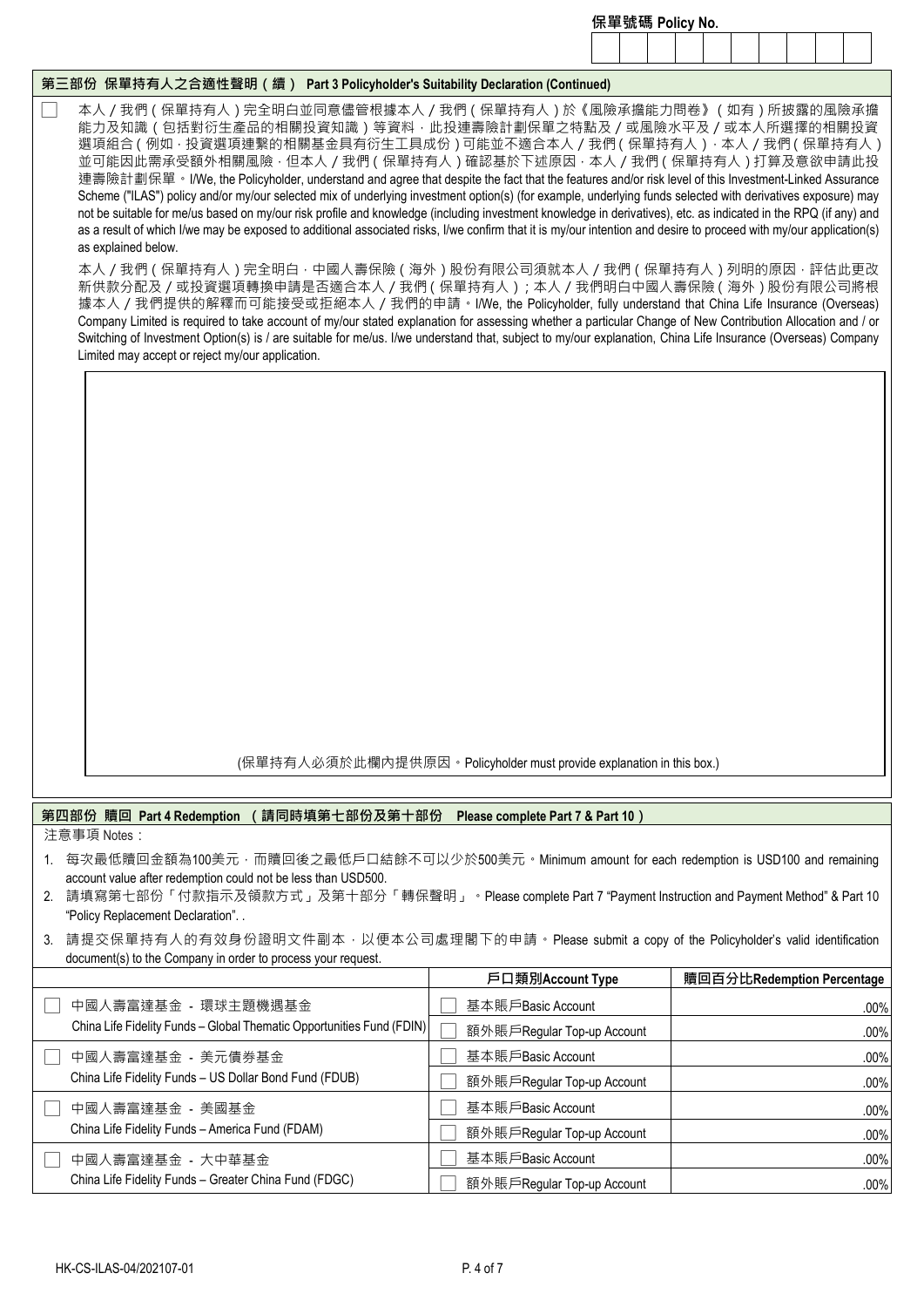|                                                                                                                                                                                                                                                                                                                                                                                                                                                                                                                                                                      | 保單號碼 Policy No.                                                                     |
|----------------------------------------------------------------------------------------------------------------------------------------------------------------------------------------------------------------------------------------------------------------------------------------------------------------------------------------------------------------------------------------------------------------------------------------------------------------------------------------------------------------------------------------------------------------------|-------------------------------------------------------------------------------------|
|                                                                                                                                                                                                                                                                                                                                                                                                                                                                                                                                                                      |                                                                                     |
| 第五部份 供款假期/恢復繳付保費 Part 5 Premium Holiday/Resumption of Payment                                                                                                                                                                                                                                                                                                                                                                                                                                                                                                        |                                                                                     |
| 注意事項 Notes:<br>1. 若申請「行使供款假期」 <sup>,</sup> 請同時填寫第十部分「轉保聲明」 <sup>。</sup> Please complete Part 10 "Policy Replacement Declaration" when applying for<br><b>Commencement of Premium Holiday.</b>                                                                                                                                                                                                                                                                                                                                                                        |                                                                                     |
| 2. 申請會在下一個繳至日起開始生效。The request will be effective from the next paid-to-date.                                                                                                                                                                                                                                                                                                                                                                                                                                                                                         |                                                                                     |
| 行使供款假期Commencement of Premium Holiday                                                                                                                                                                                                                                                                                                                                                                                                                                                                                                                                |                                                                                     |
| 終止供款假期及恢復繳付保費Cessation of Premium Holiday and resume premium payment                                                                                                                                                                                                                                                                                                                                                                                                                                                                                                 |                                                                                     |
| 第六部份 全數退保 Part 6 Full Surrender(請同時填寫第七部份及第十部分 Please complete Part 7 & Part 10)                                                                                                                                                                                                                                                                                                                                                                                                                                                                                     |                                                                                     |
| 注意事項 Notes:<br>1. 請填寫第七部份「付款指示及領款方式」及第十部分「轉保聲明」。Please complete Part 7 "Payment Instruction and Payment Method"&Part 10<br>"Policy Replacement Declaration".                                                                                                                                                                                                                                                                                                                                                                                                         |                                                                                     |
| 2. 請退回保險合約 · 如已遺失保險合約 · 請剔選「保險合約遺失聲明」 · Please return the Policy Contract, otherwise please select the "Declaration of<br>Lost Policy".                                                                                                                                                                                                                                                                                                                                                                                                                              |                                                                                     |
| 3. 請提交保單持有人的有效身份證明文件副本,以便本公司處理閣下的申請。Please submit copy of the Policyholder's valid identification document(s)<br>to the Company in order to process your request.                                                                                                                                                                                                                                                                                                                                                                                                    |                                                                                     |
| 保單退保 Policy Surrender                                                                                                                                                                                                                                                                                                                                                                                                                                                                                                                                                |                                                                                     |
| 本人現將上述保單全數退保及要求根據以下第七部份「付款指示及領款方式」的指示退回退保價值(如有) <sup>。</sup> I hereby fully surrender the<br>above policy and request for disbursement of surrender value (if any) according to the instruction in Part 7 "Payment Instruction and Payment Method".<br>(重要事項 : 保單一經退保 · 在任何情況下均不可以復效及/或還原 · Important Note: The Policy cannot be reinstated or restored in any circumstance after surrendered. )                                                                                                                                                                     |                                                                                     |
| 保險合約遺失聲明 Declaration of Lost Policy<br>本人謹此確認已遺失保險合約,並在本人盡力尋找下未有尋獲。如該保險合約今後被尋獲,本人同意將盡快交回 貴公司。I hereby<br>declare that the Policy Contract was lost and could not be found to the best of my/our effort. I agree to return the Policy Contract to the Company if I subsequently<br>recover the Policy Contract.                                                                                                                                                                                                                                                       |                                                                                     |
| 第七部份 付款指示及領款方式 Part 7 Payment Instruction and Payment Method                                                                                                                                                                                                                                                                                                                                                                                                                                                                                                         |                                                                                     |
| 7.1 付款指示 Payment Instruction (如沒有註明 · 款項將以保單貨幣發出 · If not indicate, payment will be paid in the policy currency.)                                                                                                                                                                                                                                                                                                                                                                                                                                                    |                                                                                     |
| 保單貨幣 Policy Currency<br>港元 HKD                                                                                                                                                                                                                                                                                                                                                                                                                                                                                                                                       |                                                                                     |
| 7.2 領款方式(請選擇其中一種方式) Payment Method (Please select one of the options)                                                                                                                                                                                                                                                                                                                                                                                                                                                                                                |                                                                                     |
| 7.2.1 入賬至保單持有人指定香港銀行賬戶 Credit to designated Hong Kong Bank Account of Policyholder                                                                                                                                                                                                                                                                                                                                                                                                                                                                                   |                                                                                     |
| 1. 銀行賬戶持有人必須為保單持有人。Bank account holder must be the Policyholder.<br>2. 請提交銀行存摺首頁影印本或相關資料 · 顯示銀行賬戶持有人姓名及賬戶號碼 · Please submit copy of bank book front page or relevant document(s)<br>that can show the name of bank account holder and account no<br>3. 倘未有足夠資料顯示銀行賬戶持有人為保單持有人或因故未能成功入賬, 有關款項將以劃線支票形式郵寄予保單持有人。If there is<br>insufficient information to confirm the Policyholder is the holder of the relevant bank account or direct credit payment is failed for any reason, the payment will be<br>paid in cheques and sent to the Policyholder by ordinary post. |                                                                                     |
| 銀行名稱 Name of Bank<br>銀行編號 Bank No.                                                                                                                                                                                                                                                                                                                                                                                                                                                                                                                                   | 分行編號 Branch No. 銀行賬戶號碼 Account No.                                                  |
|                                                                                                                                                                                                                                                                                                                                                                                                                                                                                                                                                                      |                                                                                     |
| 賬戶持有人姓名(中文) (必須為保單持有人)<br>Name of bank account holder (Chinese) (Policyholder Only)                                                                                                                                                                                                                                                                                                                                                                                                                                                                                  | 賬戶持有人姓名(英文) (必須為保單持有人)<br>Name of bank account holder (English) (Policyholder Only) |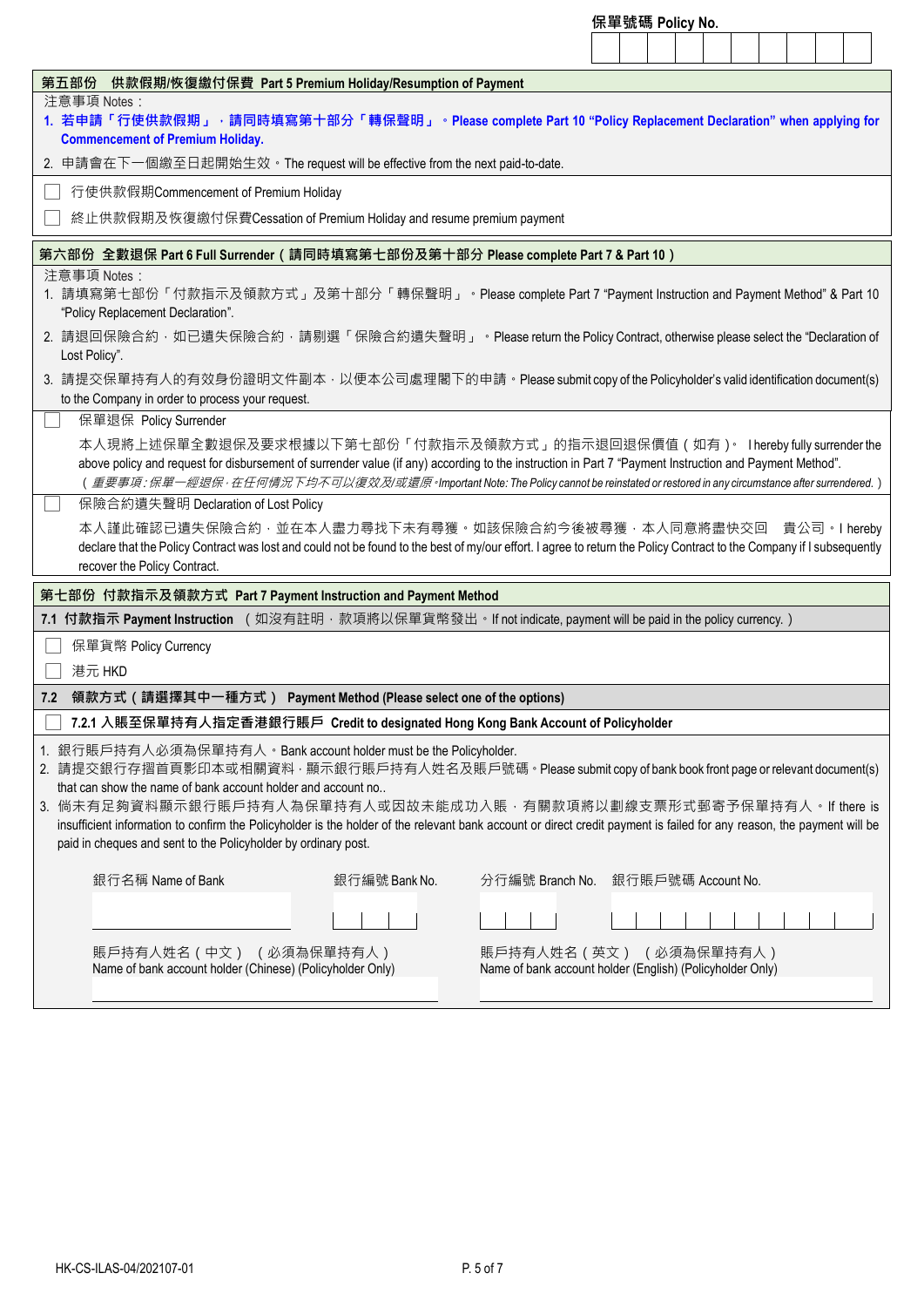| 第七部份 付款指示及領款方式(續) Part 7 Payment Instruction and Payment Method (Continued)<br>7.2.2 支票支付 Cheque Payment<br>平郵寄往保單持有人在本公司記錄的通訊地址 By mail to the correspondence address of Policyholder in the Company record by ordinary post<br>經保險中介人轉遞 Deliver via Insurance Intermediary<br>親身到分行領取支票 Pick up cheque at Branch in person<br>分行名稱/編號 Branch Name/Code<br>親身到客戶服務中心領取支票 Pick up cheque at Customer Service Centre in person<br>灣仔 Wanchai<br>其他 Others<br>保單持有人領取 Pick up cheque in person by policyholder<br>授權人領取 Pick up cheque in person by authorized person<br>授權人姓名<br>授權人聯絡電話<br>授權人身份證明文件號碼<br>Name of authorized person<br>Contact no. of authorized person<br>I.D. no. of authorized person |  | 1禾里张特 Policy No. |
|----------------------------------------------------------------------------------------------------------------------------------------------------------------------------------------------------------------------------------------------------------------------------------------------------------------------------------------------------------------------------------------------------------------------------------------------------------------------------------------------------------------------------------------------------------------------------------------------------------------------------------------------------------------------------------------------------------|--|------------------|
|                                                                                                                                                                                                                                                                                                                                                                                                                                                                                                                                                                                                                                                                                                          |  |                  |
|                                                                                                                                                                                                                                                                                                                                                                                                                                                                                                                                                                                                                                                                                                          |  |                  |
|                                                                                                                                                                                                                                                                                                                                                                                                                                                                                                                                                                                                                                                                                                          |  |                  |
|                                                                                                                                                                                                                                                                                                                                                                                                                                                                                                                                                                                                                                                                                                          |  |                  |
|                                                                                                                                                                                                                                                                                                                                                                                                                                                                                                                                                                                                                                                                                                          |  |                  |
|                                                                                                                                                                                                                                                                                                                                                                                                                                                                                                                                                                                                                                                                                                          |  |                  |
|                                                                                                                                                                                                                                                                                                                                                                                                                                                                                                                                                                                                                                                                                                          |  |                  |
|                                                                                                                                                                                                                                                                                                                                                                                                                                                                                                                                                                                                                                                                                                          |  |                  |
|                                                                                                                                                                                                                                                                                                                                                                                                                                                                                                                                                                                                                                                                                                          |  |                  |
|                                                                                                                                                                                                                                                                                                                                                                                                                                                                                                                                                                                                                                                                                                          |  |                  |
|                                                                                                                                                                                                                                                                                                                                                                                                                                                                                                                                                                                                                                                                                                          |  |                  |
|                                                                                                                                                                                                                                                                                                                                                                                                                                                                                                                                                                                                                                                                                                          |  |                  |
|                                                                                                                                                                                                                                                                                                                                                                                                                                                                                                                                                                                                                                                                                                          |  |                  |
|                                                                                                                                                                                                                                                                                                                                                                                                                                                                                                                                                                                                                                                                                                          |  |                  |

**保單號碼 Policy No.**

#### **第八部份 個人資料收集聲明 Part 8 Personal Information Collection Statement**

本人確認已閱讀及明白「中國人壽保險(海外)股份有限公司」的收集個人資料聲明。有關最新版本的收集個人資料聲明,可於 [www.chinalife.com.hk](http://www.chinalife.com.hk/) 下載或向本公司索取。I confirm that I/we have read and understood the Personal Information Collection Statement ("PICS") of China Life Insurance (Overseas) Company Limited. For the latest version of the PICS, it can be downloaded fro[m www.chinalife.com.hk](http://www.chinalife.com.hk/) or available upon request.

#### **第九部份 收取個人壽險保費徵費 Part 9 Collection of Premium Levy on Individual Life Insurance Policies**

#### **本人謹此確認:**

貴公司就保險業監管局要求並授權向每位保單持有人所持有的有效保單徵收「保費徵費」(下稱「徵費」),及將收取的保費徵費將會全數轉 交予該局。保險業監管局亦可以根據相關條例,將有關的欠付款作為民事債項及向相關的保單持有人追討欠款並有機會徵收罰款。有關收 取徵費的詳情,請瀏覽中國人壽(海外)股份有限公司的網頁 [www.chinalife.com.hk/levy](http://www.chinalife.com.hk/levy)。

## **I hereby acknowledge that:**

China Life Insurance (Overseas) Company Limited, as an authorized insurer, is statutorily required to collect Premium Levy ("Levy") from policyholder on behalf of the Insurance Authority ("IA") and report to IA. IA may take legal proceedings against policyholder in respect of any outstanding Levy as civil debt and may impose pecuniary penalty. For details of the collection of Levy, please refer to the website a[t www.chinalife.com.hk/levy](http://www.chinalife.com.hk/levy) .

## **第十部份 轉保聲明 Part 10 Policy Replacement Declaration**

#### **注意事項 Notes:**

**若申請贖回基金單位、行使供款假期或保單退保,請填寫此部分內容。Please complete this part when applying for fund redemption, commencement of premium holiday or policy surrender.**

閣下是否使用或打算使用此人壽保險保單的部分或全部資金,或使用或打算使用通過減少此人壽保險保單的應付保費而節省的金額,以資助 閣下於過去 12 個月內新申請的人壽保險保單(如有)?例如,該等資金或金額可能來自從閣下此投資相連人壽保險單中贖回的基金價值或 申請提取保單退保價值 · 或來自從閣下通過使此投資相連人壽保險單行使供款假期而節省的保費 · 如是 · 該等情況將被視為 「轉保」 。Are you using or do you intend to use some or all of the funds arising from the above-mentioned policy, or any savings made by reducing the premium payable under the abovementioned policy, in order to fund the new life insurance policy (if any) which is purchased within 12 months prior to the date of this application? For example, such funds or savings may arise from applying fund redemption or policy surrender, or from reducing the premium payable of the above-mentioned policy by commencement of premium. If yes, such conditions will be considered as Policy Replacement.

## □ 是 Yes

□ 尚未決定 Not Yet Decided

□ 否 No

□ 不適用(適用於過去 12 個月內並沒有購買新的人壽保險保單) Not applicable (Applicable to those who have not purchased a new life insurance policy in the past 12 months)

#### **註 Notes:**

「轉保」可能令閣下帶來實質及潛在損失。為保障閣下的權益,請仔細比較現有保單與新保單的條款,衡量轉保是否符合本身的最佳利益, 閣下應尋求專業意見以了解相關風險及轉保的不利後果·並細閱本公司的網站 www.chinalife.com.hk 的壽險轉保須知以了解有關詳情。You may suffer loss in case of Policy Replacement. To protect your interest, you should carefully consider your existing and the new insurance policies and assess whether the Policy Replacement is in your best interests before making a decision. You should seek professional advice to understand the associated risks and potential disadvantages of Policy Replacement. For details, please visit our website at www.chinalife.com.hk to view the useful tips on Life Insurance Policy Replacement.